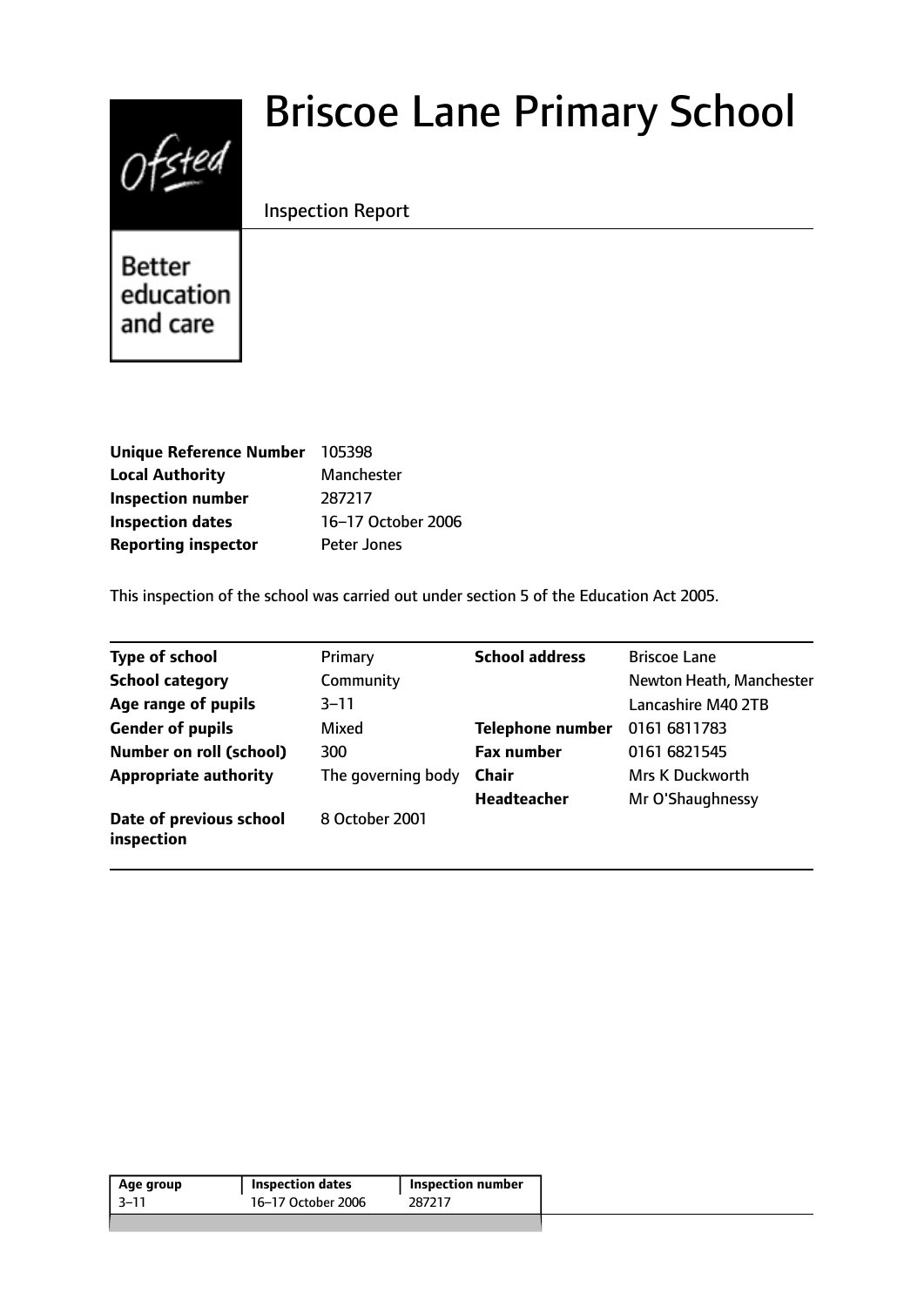© Crown copyright 2006

Website: www.ofsted.gov.uk

This document may be reproduced in whole or in part for non-commercial educational purposes, provided that the information quoted is reproduced without adaptation and the source and date of publication are stated.

Further copies of this report are obtainable from the school. Under the Education Act 2005, the school must provide a copy of this report free of charge to certain categories of people. A charge not exceeding the full cost of reproduction may be made for any other copies supplied.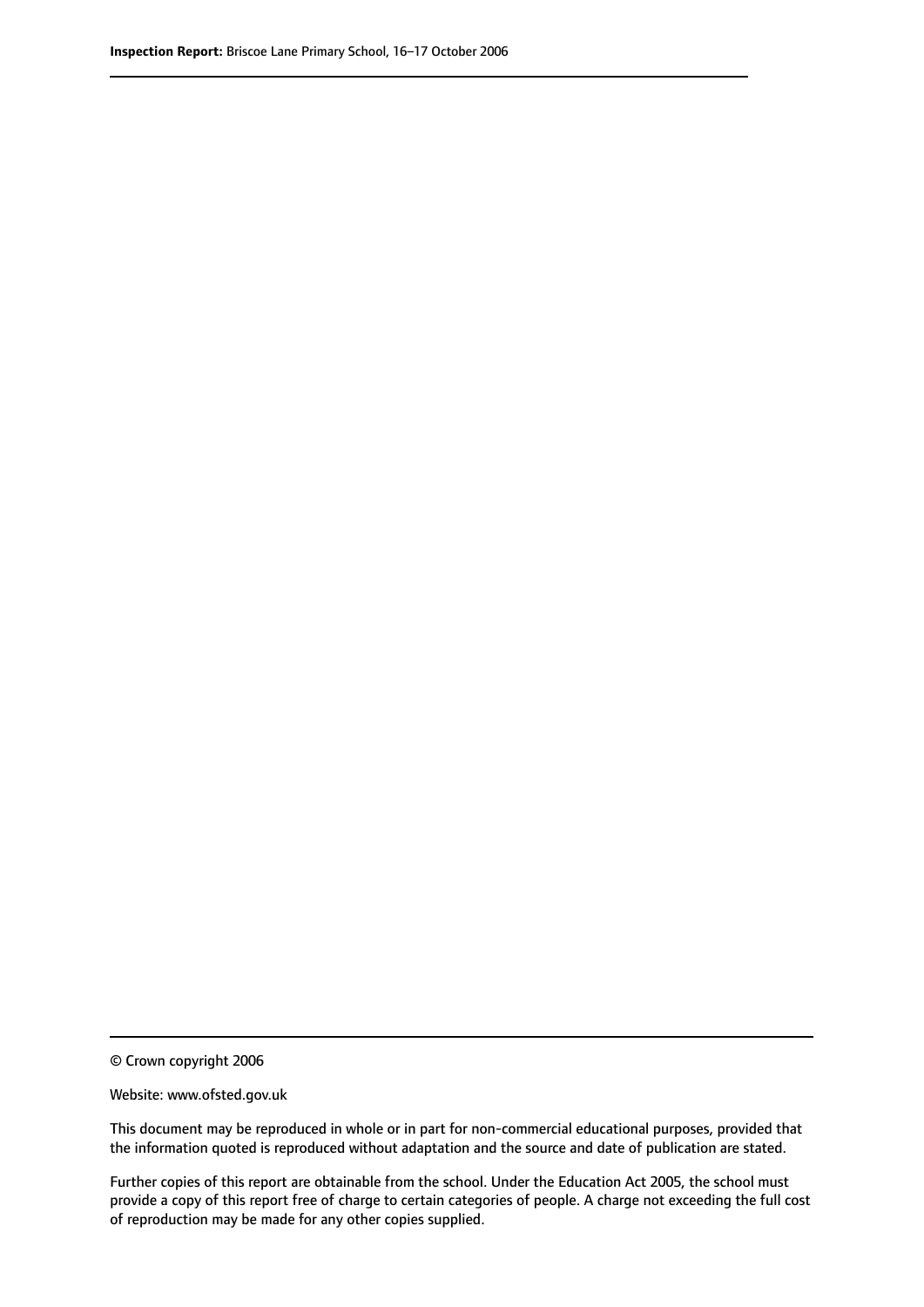# **Introduction**

The inspection was carried out by three Additional Inspectors.

# **Description of the school**

This large primary school serving a community of varied social and economic backgrounds was created in 2002 by the amalgamation of the local infant and junior schools. The percentage of pupils known to be eligible for free school meals and the proportion of pupils with learning difficulties and/or disabilities are well above average. The majority of pupils are of White British heritage, though the school does have a growing number of pupils from a variety of ethnic backgrounds. The school holds the Healthy Schools and Artsmark awards.

# **Key for inspection grades**

| Grade 1 | Outstanding  |
|---------|--------------|
| Grade 2 | Good         |
| Grade 3 | Satisfactory |
| Grade 4 | Inadequate   |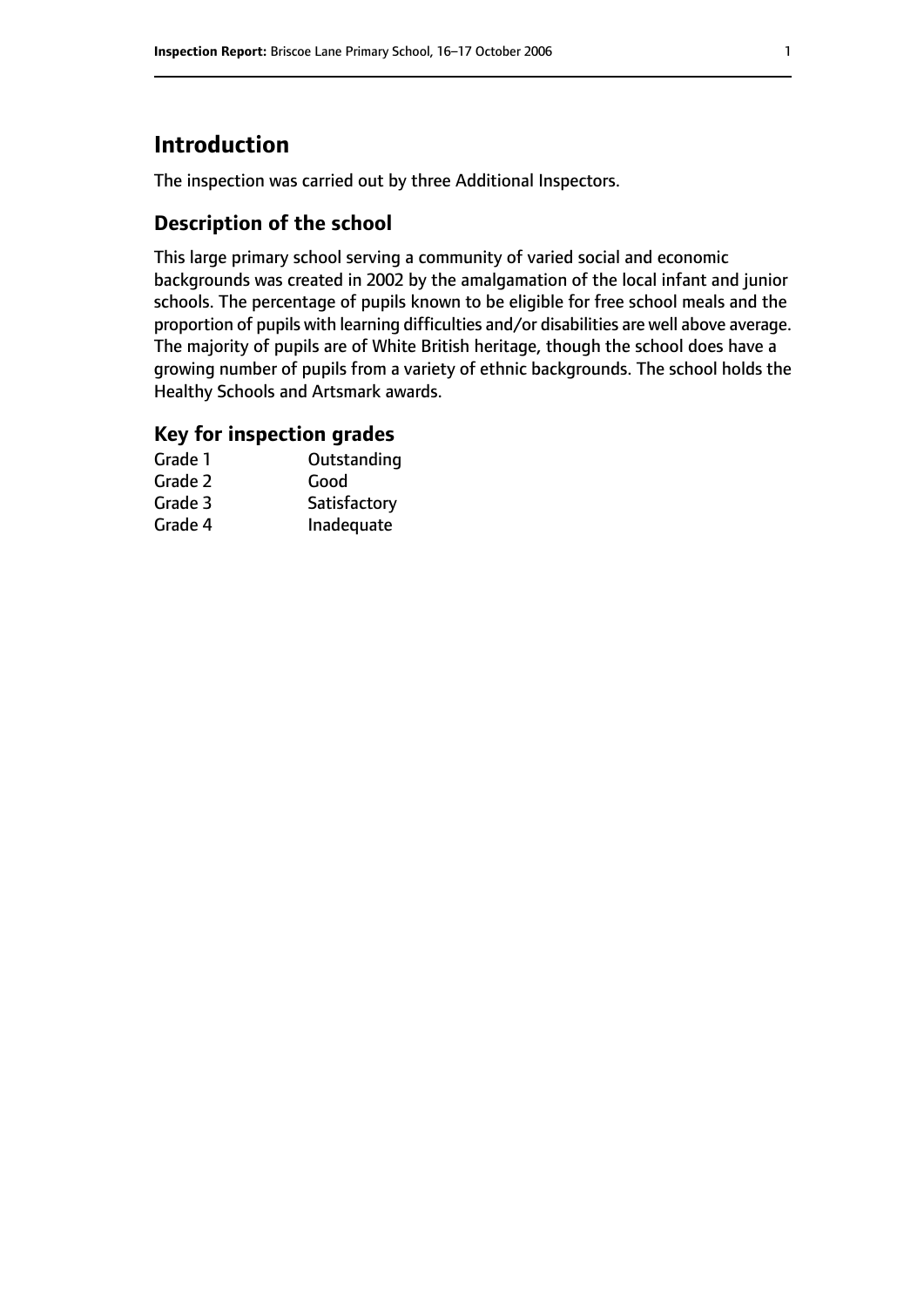# **Overall effectiveness of the school**

#### **Grade: 3**

This is a satisfactory school that is improving rapidly. The recent appointment of the headteacher, together with the good support provided by the able deputy headteacher, has been pivotal to the dramatic improvements the school is now making. The headteacher's motivational and decisive leadership has empowered his staff at all levels and has greatly improved morale and teamwork. The governing body provides enthusiastic support and is carrying out its role as a 'critical friend' more effectively. The school's self-evaluation of its performance is accurate. The school provides satisfactory value for money and, because of the rapid improvement in its performance, has good capacity to improve in the future.

A long trend of underachievement for older pupils has now been halted due to improvements made in teaching and learning, behaviour and attendance. Pupils now enjoy coming to school and this is largely because of the positive relationships they experience in school. Pupils are provided with a range of sporting and other activities before and after school to interest them and help them to enjoy active lifestyles. Pupils are polite, well mannered and generally well behaved in school. One parent wrote: 'it is nice to see discipline and respect back in the school.' Parents and carers are aware of recent improvements and offer overwhelming support. They appreciate the school's successful efforts to increase their involvement in school life. Attendance figures have continually improved thanks to the school's effective programme, but attendance remains below the national average.

The quality of teaching and learning has improved, and is satisfactory overall as a result of the recent intensive drive to raise performance. Consequently, standards are improving dramatically, although the legacy of past underachievement remains an issue. National test results for pupils aged 11 in 2006 rose tremendously, and showed good progress with standards close to national averages. While pupils make the best progress in Years 5 and 6 thanks to the consistently good teaching in these classes, overall pupils achieve satisfactorily during their time at the school. This includes in the Foundation Stage where provision is satisfactory. The youngest pupils enjoy their activities but the quality of their accommodation and outdoor play resources hinders their development. There are growing numbers of younger children entering school with English as an additional language. They are not well provided for at present and their standards and progress suffer as a result. Pupils with learning difficulties and/or disabilities make good progress because of focused teaching, and the support they receive from the well trained and dedicated teaching assistants. The school's curriculum is satisfactory. Some headway has been made in improving pupils' standards of speaking and listening, but many find it difficult to express themselves effectively even though they may have good understanding. This frustrates many pupils and is a barrier to their learning and personal development. Pupils' care, guidance and support are good. All staff show a clear commitment to the care of the pupils in their charge and, as a result of this, pupils feel both safe and happy in school. The school tracks pupils' progress using regular assessments, but the system of target setting is not yet sharp enough to further improve pupils' achievement.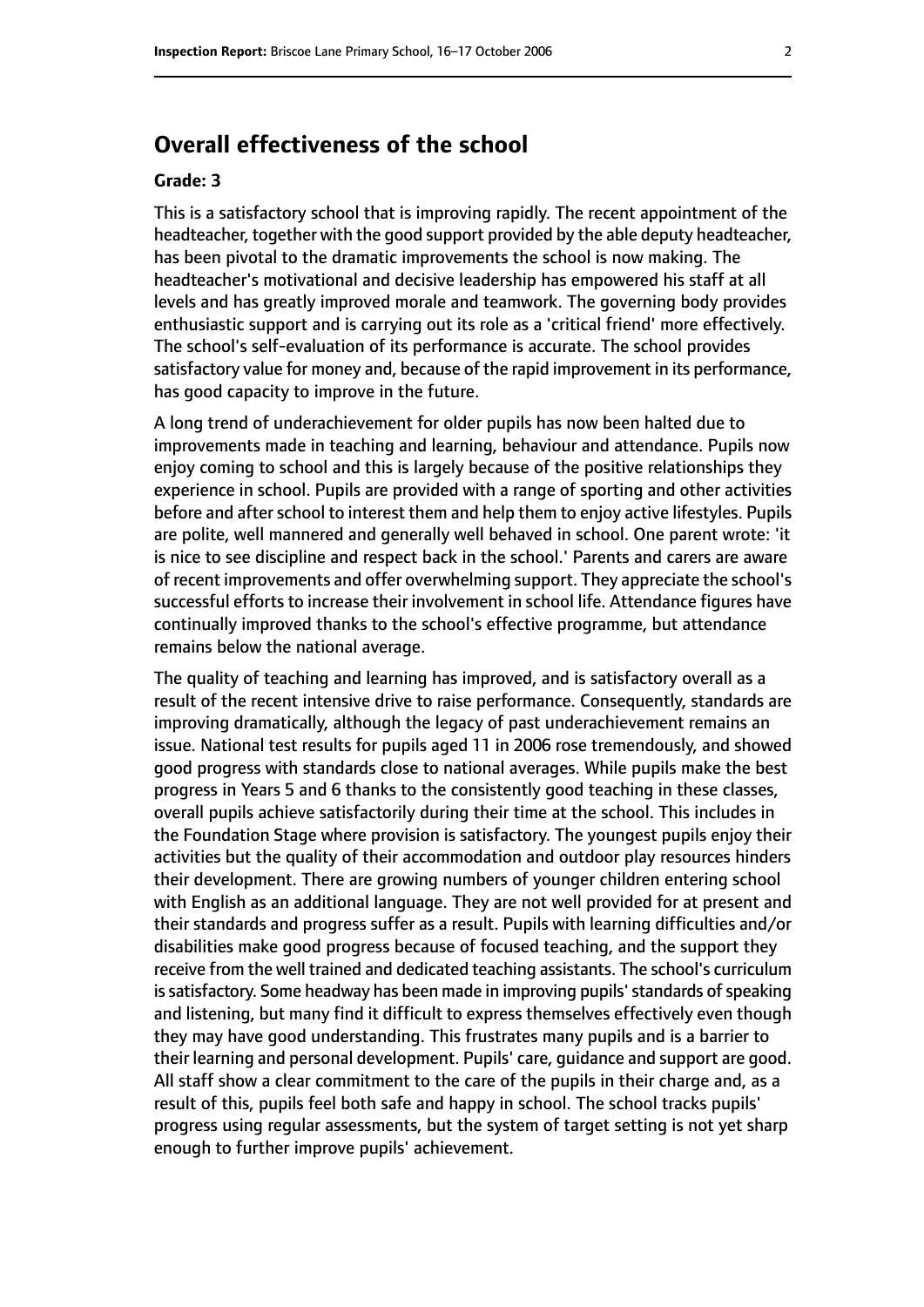#### **What the school should do to improve further**

- Make the school's tracking system more manageable, giving a precise overview of pupils' progress as they move through school to help all pupils achieve as well as they can.
- Ensure that all pupils with English as an additional language receive appropriate provision to enable them to fully access the curriculum and further improve their standards and achievement.
- Improve pupils' speaking and listening skills throughout the school to improve their learning and personal development.

## **Achievement and standards**

#### **Grade: 3**

The levels of ability of pupils entering the school are well below those expected for three-year-olds. The school's past results in the national tests at ages 7 and 11 have shown significantly weak performance for several years. Levels of achievement have been low and pupils have not achieved all they were capable of by the time they left the school. However, the school's recent effective action in all areas, especially in teaching and learning and behaviour, has underpinned substantial improvements. Pupils are now making considerably better progress throughout the school. By the end of Year 2 and Year 6, pupils now reach standards close to those expected of children of their age. Good support for children with learning difficulties and/or disabilities results in these pupils achieving well. Support for pupils learning English as an additional language is not as effective and, as a result, their progress is satisfactory. Throughout the school, pupils make much good progress, although the impact of past underachievement means that overall achievement is only satisfactory.

### **Personal development and well-being**

#### **Grade: 3**

Pupils' personal development and well-being are satisfactory, with a number of good and improving aspects. Social and moral education is becoming a strength of the school, with spiritual and cultural education satisfactory overall. Most pupils are polite and well mannered, are generally well behaved, and enjoy their lessons. In a small number of classes across the school, pupils' concentration levels and listening skills are not yet developed well enough for them to fully benefit from their lessons. Although the school has been very successful in improving attendance, levels remain below the national average. Pupils are rewarded for good attendance and the school and outside agencies have successfully worked with the parents and carers of pupils who were previously reluctant to attend school. Levels of bullying have dropped markedly to the point where it rarely occurs. One pupil said, ' We won't put up with bullies here,' while another commented, 'There is always someone around to listen and sort things out.'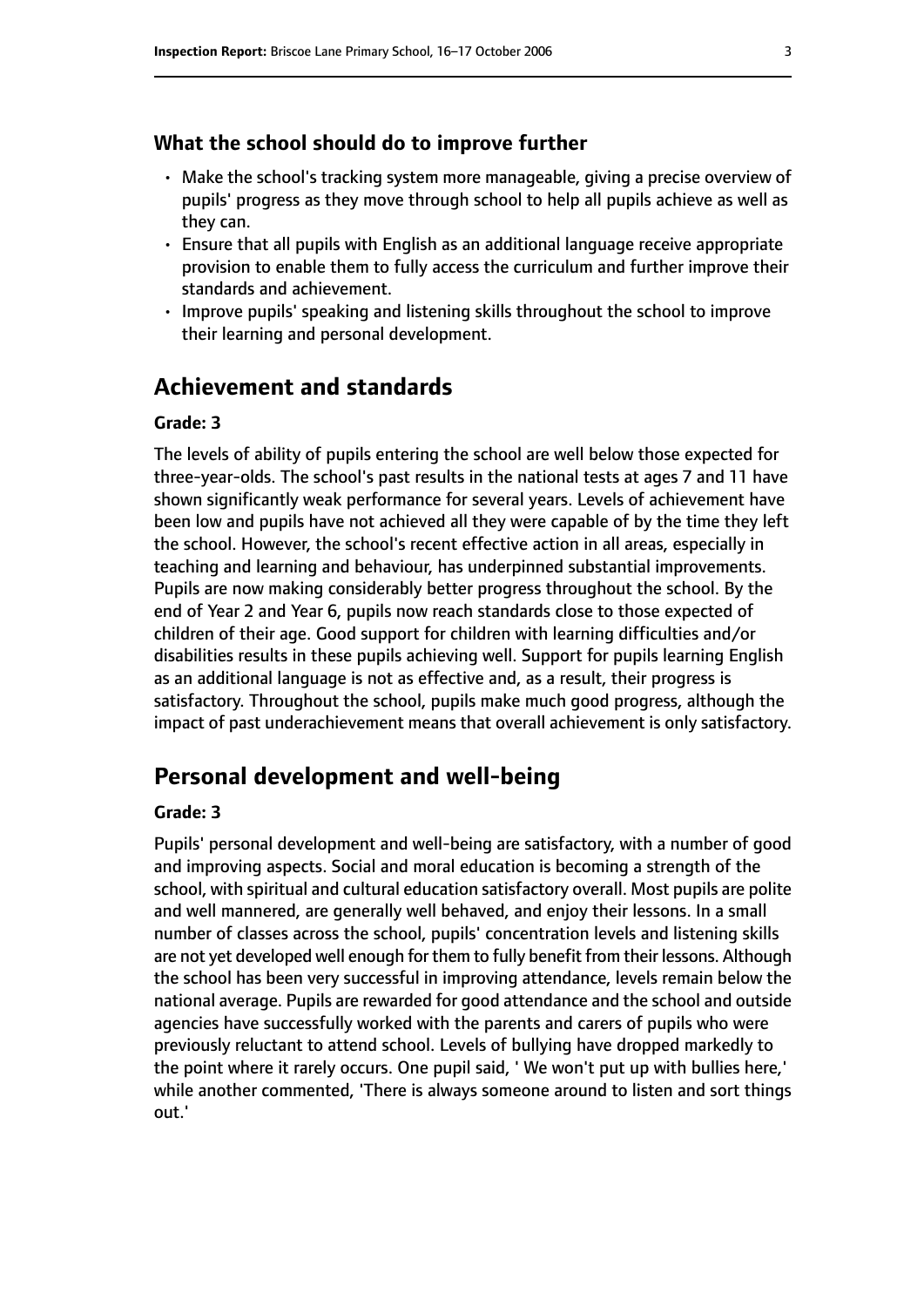Pupils know about keeping safe and the importance of healthy lifestyles and they enjoy a range of physical activities. Many willingly take on responsibilities to help the school and other pupils. These include being school prefects, librarians and members of the school council. Older pupils enjoy being 'reading pals' to help younger pupils' reading skills. Pupils raise money for a variety of charities as well as supporting the needy within their local community by distributing gifts from the harvest festival. The school's vibrant steel band has a growing reputation that stretches well beyond the school gates. Pupils' preparation for future economic well-being is satisfactory as their basic skills are improving.

# **Quality of provision**

#### **Teaching and learning**

#### **Grade: 3**

The willingness and determination of staff to further develop their expertise has resulted in the quality of teaching and learning improving to a satisfactory level across the school, with some good teaching observed during the inspection. Teachers' significant improvement in supporting pupils' good behaviour and attitudes is a crucial development. Most teachers now have higher expectations and pupils generally respond well. Lesson planning overall pays greater attention to the needs of different ability groups within each class with the result that progress and standards are improving rapidly. Success and effort are celebrated and pupils work harder. Teachers make better use of good resources such as interactive whiteboards to make lessons more interesting and develop pupils' research and problem-solving skills from an early age. Teaching assistants are used well within classes to support pupils with additional needs. Strategies introduced to improve pupils' speaking and listening skills have had limited success in some classes and the lack of fluency of these pupils contrasts sharply with their growing abilities in other areas.

#### **Curriculum and other activities**

#### **Grade: 3**

Improvements to the curriculum have resulted in better attainment and progress in reading, writing and mathematics. Work has begun on linking subjects and cross-curricular themes to make lessons more stimulating and improve curriculum coverage. Technology resources are good and are employed well, with the many possibilities that interactive whiteboards and computers present used effectively in lessons. There is a good range of extra-curricular provision with sporting, music and arts opportunities. The extensive programme of visits and visitors, including a residential trip for Year 6 pupils, adds good enrichment to the curriculum. The Foundation Stage curriculum is satisfactory, although deficiencies in the quality of the accommodation and the outside play facilities restrict activities and progress.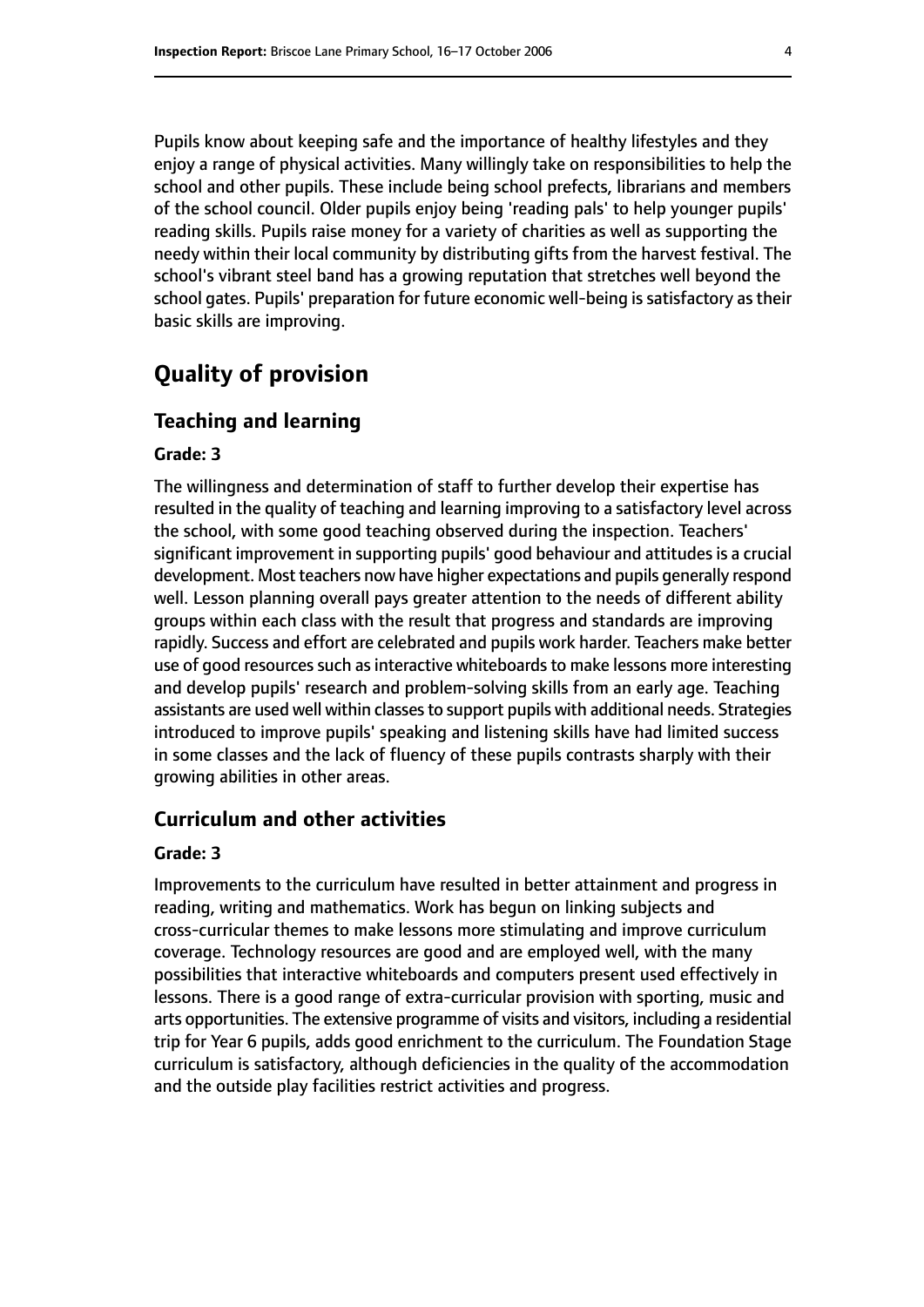#### **Care, guidance and support**

#### **Grade: 2**

The quality of care, guidance and support is good. The school is warm and welcoming and extremely sensitive to the needs of all its pupils, especially those who are vulnerable or troubled. The innovative work of the learning support worker with parents, carers and pupils typifies the school's deep commitment to its community. The effective leadership and management of the inclusion manager and the good support of the teaching assistants ensure that pupils with additional needs make good progress. Child protection procedures are in place and follow the latest government guidance. Pupils' work is marked well and the marking quides pupils to what they need to do to improve. The systems to link the tracking of pupils' progress to the school's target setting data are not as clear as they could be. This makes it difficult to identify that all pupils are achieving as much as possible.

# **Leadership and management**

#### **Grade: 3**

The impact of the recently appointed headteacher has been the key factor in improvements in provision in all areas of school life. Subsequent appointments to the teaching and management teams and the renewed motivation of all staff have revitalised the school. The school has made good use of the expert support provided by the local authority. Governors support the school with enthusiasm and carry out their responsibilities as expected. Managers at all levels are becoming increasingly capable of implementing effective monitoring programmes within this orderly learning environment. As a result, teachers are beginning to extend the range and effectiveness of their teaching strategies and standards and progress have risen significantly. School strategic planning shows a good grasp of the issues that still need to be tackled to realise further improvements such as for those pupils learning English as an additional language.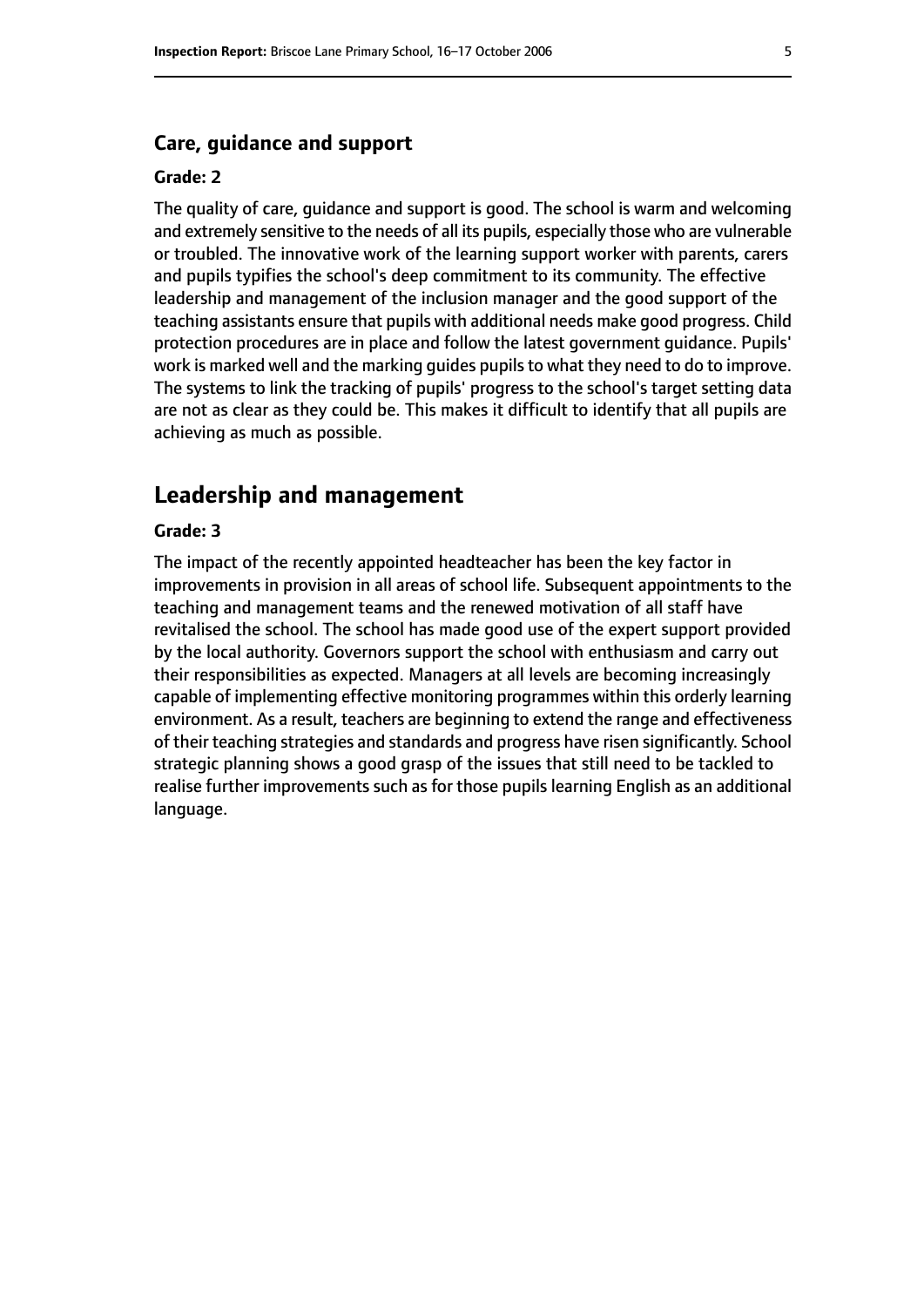**Any complaints about the inspection or the report should be made following the procedures set out inthe guidance 'Complaints about school inspection', whichis available from Ofsted's website: www.ofsted.gov.uk.**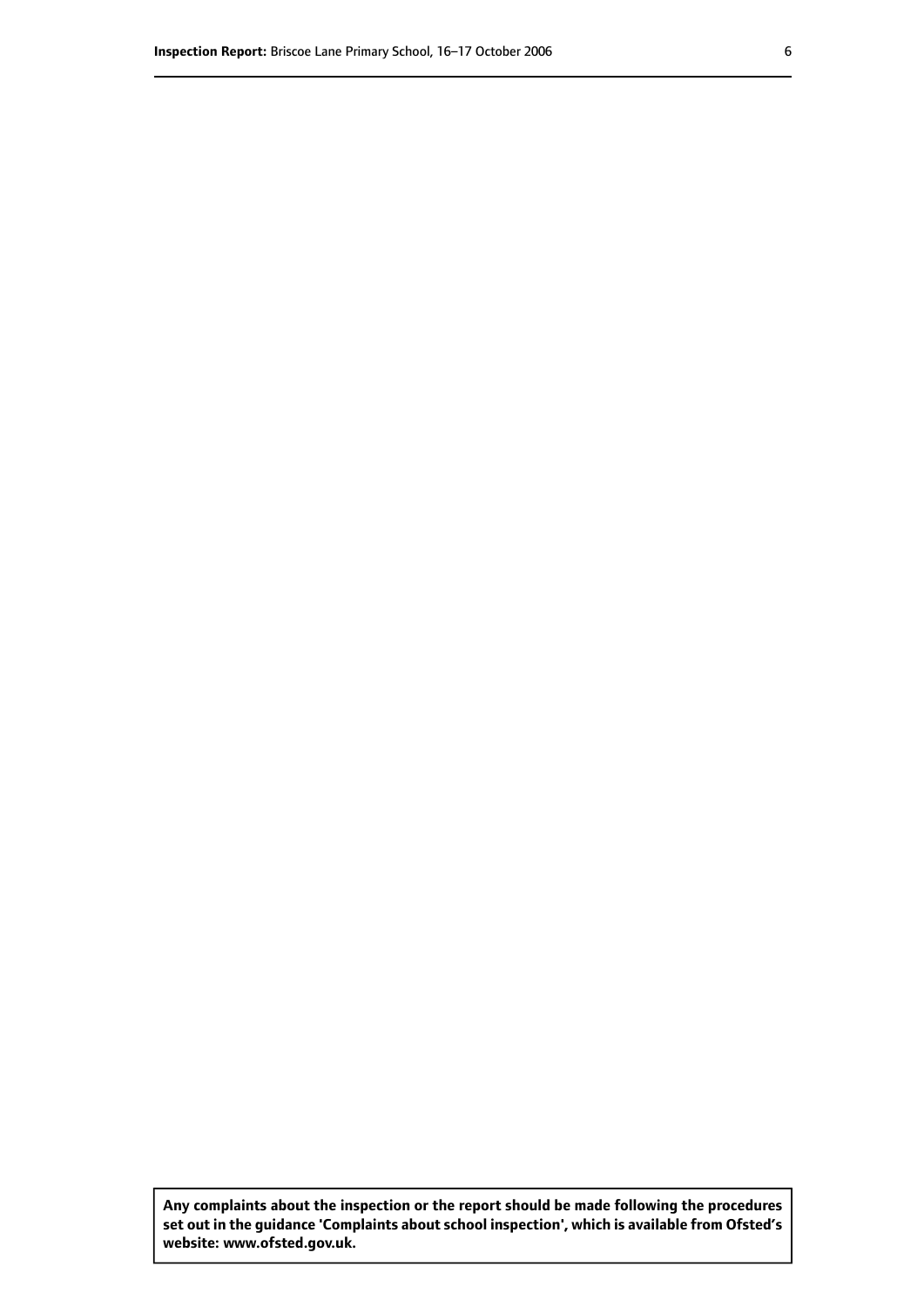# **Inspection judgements**

| Key to judgements: grade 1 is outstanding, grade 2 good, grade 3 satisfactory, and grade 4 | <b>School</b>  |
|--------------------------------------------------------------------------------------------|----------------|
| inadeauate                                                                                 | <b>Overall</b> |

# **Overall effectiveness**

| How effective, efficient and inclusive is the provision of education, integrated<br>care and any extended services in meeting the needs of learners? |           |
|------------------------------------------------------------------------------------------------------------------------------------------------------|-----------|
| How well does the school work in partnership with others to promote learners'<br>well-being?                                                         |           |
| The quality and standards in the Foundation Stage                                                                                                    |           |
| The effectiveness of the school's self-evaluation                                                                                                    |           |
| The capacity to make any necessary improvements                                                                                                      |           |
| Effective steps have been taken to promote improvement since the last<br>inspection                                                                  | <b>NA</b> |

# **Achievement and standards**

| How well do learners achieve?                                                                               |  |
|-------------------------------------------------------------------------------------------------------------|--|
| The standards <sup>1</sup> reached by learners                                                              |  |
| How well learners make progress, taking account of any significant variations between<br>groups of learners |  |
| How well learners with learning difficulties and disabilities make progress                                 |  |

# **Personal development and well-being**

| How good is the overall personal development and well-being of the<br>learners?                                  |  |
|------------------------------------------------------------------------------------------------------------------|--|
| The extent of learners' spiritual, moral, social and cultural development                                        |  |
| The behaviour of learners                                                                                        |  |
| The attendance of learners                                                                                       |  |
| How well learners enjoy their education                                                                          |  |
| The extent to which learners adopt safe practices                                                                |  |
| The extent to which learners adopt healthy lifestyles                                                            |  |
| The extent to which learners make a positive contribution to the community                                       |  |
| How well learners develop workplace and other skills that will contribute to<br>their future economic well-being |  |

# **The quality of provision**

| How effective are teaching and learning in meeting the full range of the<br>learners' needs?          |  |
|-------------------------------------------------------------------------------------------------------|--|
| How well do the curriculum and other activities meet the range of needs<br>and interests of learners? |  |
| How well are learners cared for, guided and supported?                                                |  |

 $^1$  Grade 1 - Exceptionally and consistently high; Grade 2 - Generally above average with none significantly below average; Grade 3 - Broadly average to below average; Grade 4 - Exceptionally low.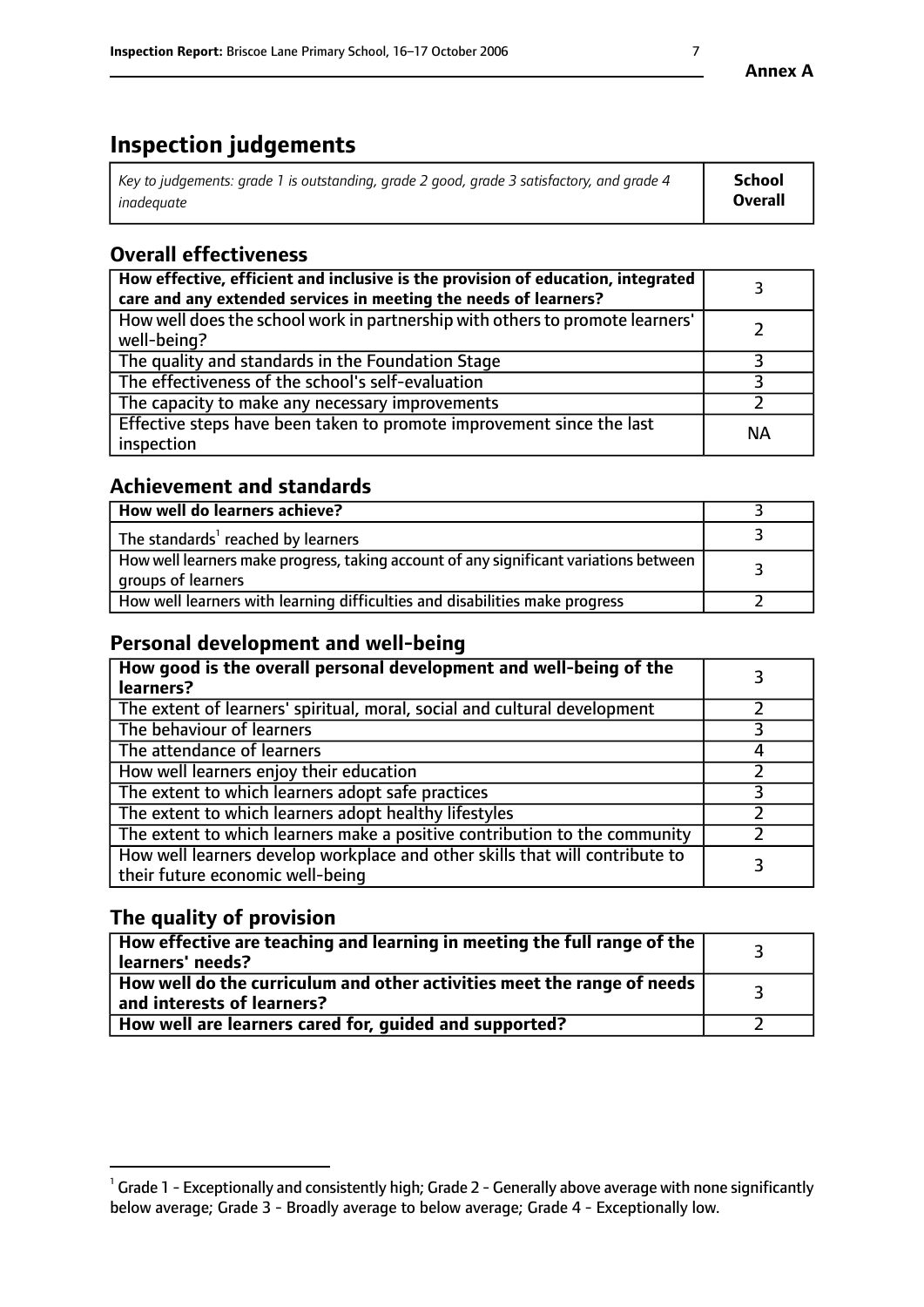#### **Annex A**

# **Leadership and management**

| How effective are leadership and management in raising achievement<br>and supporting all learners?                                              |           |
|-------------------------------------------------------------------------------------------------------------------------------------------------|-----------|
| How effectively leaders and managers at all levels set clear direction leading<br>to improvement and promote high quality of care and education |           |
| How effectively performance is monitored, evaluated and improved to meet<br>challenging targets                                                 | 3         |
| How well equality of opportunity is promoted and discrimination tackled so<br>that all learners achieve as well as they can                     |           |
| How effectively and efficiently resources, including staff, are deployed to<br>achieve value for money                                          | 3         |
| The extent to which governors and other supervisory boards discharge their<br>responsibilities                                                  | 3         |
| Do procedures for safequarding learners meet current government<br>requirements?                                                                | Yes       |
| Does this school require special measures?                                                                                                      | <b>No</b> |
| Does this school require a notice to improve?                                                                                                   | No        |